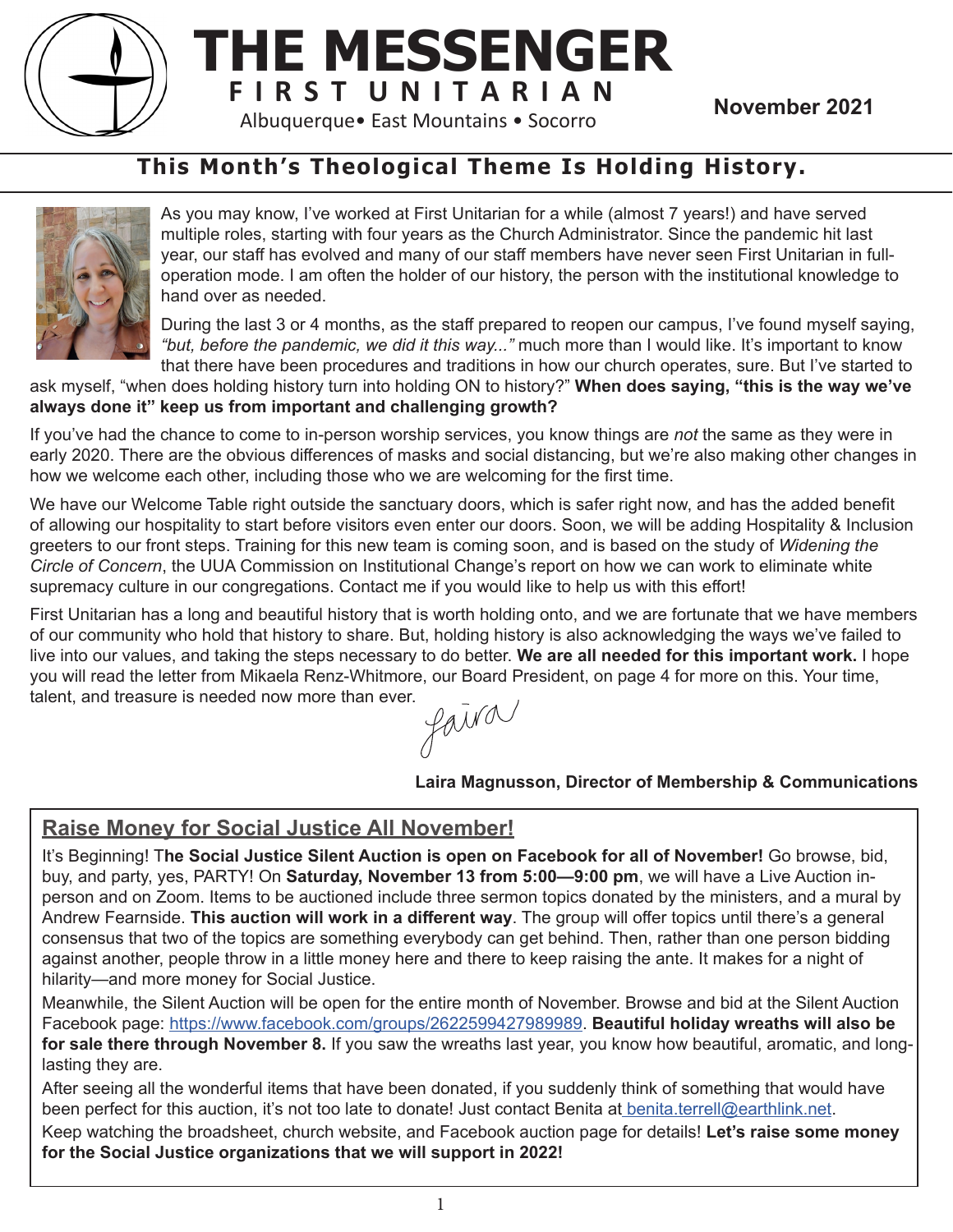## **Worship Calendar for November**

### **Virtual Worship: Sundays at 9:00 am**

Led by our ministers and music director, all of our Zoom worship services are intergenerational, and contain a message for all ages as well as music and a homily. Enter Meeting ID: 168 223 701 or click here.

#### **In-Person Worship: Sundays at 11:00 am in the Sanctuary**

With the same sermon topic as the virtual service and live music, worship in the Sanctuary is at 11:00 am. Social distancing will be observed and masks will be required.

#### **November 7**

### **"Regret & Redemption: Living With Our Histories"**

### *The Rev. Bob LaVallee*

Judgment is a function of experience, but gosh, getting experience can be painful. To live is to make mistakes and even inadvertently cause other people pain. As we get older, how do we make peace with our pasts?

*In the spirit of Samhain and All Souls Day, today's service includes a special candle lighting and prayer honoring the deceased. Zoom attenders: have an extra candle handy. In person: candles will be available in the sanctuary.*

*Today we will also hold our annual memorial wall ceremony in Memorial Garden after the 11:00 am service, in which we remember those congregation members whose ashes and/or names have been added to the wall.*

### **November 14**

### **"The History We Are Making"**

### *The Rev. Angela Herrera*

Regardless of what came before, your history—your story— is still unfolding. By bringing our full selves to the present we have the power to shape a story we can tell later with gratitude, peace, a sense of wholeness and pride.

### **November 21**

**"Settler Colonization"**

### *The Rev. Bob LaVallee*

Settler colonialism is the ongoing process of non-Native settlers occupying Native land, demanding their world views, morals, and economies be followed, and attempting to erase, assimilate, and replace the original inhabitants. How do we understand our roles as UUs in settler colonialism?

### **November 28**

### **"Mostly Grateful"**

### *The Rev. Angela Herrera*

A sermon about practicing gratitude, even if we can't do it perfectly. *Updated for today, Angela originally preached this sermon in 2013.*

### **Virtual Vespers—Wednesdays at 7:00 pm**

These short (25-minute) services offer a midweek respite with readings, music, meditation, and prayer. **Enter Meeting ID: 593 831 292 or click here.**

## *We Light a Candle*

We mourn the death of church member Wayne Siek, who died this month.

We grieve the death of Virginia Spruill, a founding member of our Carlsbad branch, who died September 27.

We hold Judy Goering in our loving care as she grieves the death of three close friends.

We grieve with Ron Garcia-Herrera, whose father, Paul, has died.

*If you're experiencing difficulties, health issues, or transitions, reach out to our Caring Network at caring@uuabq.org.*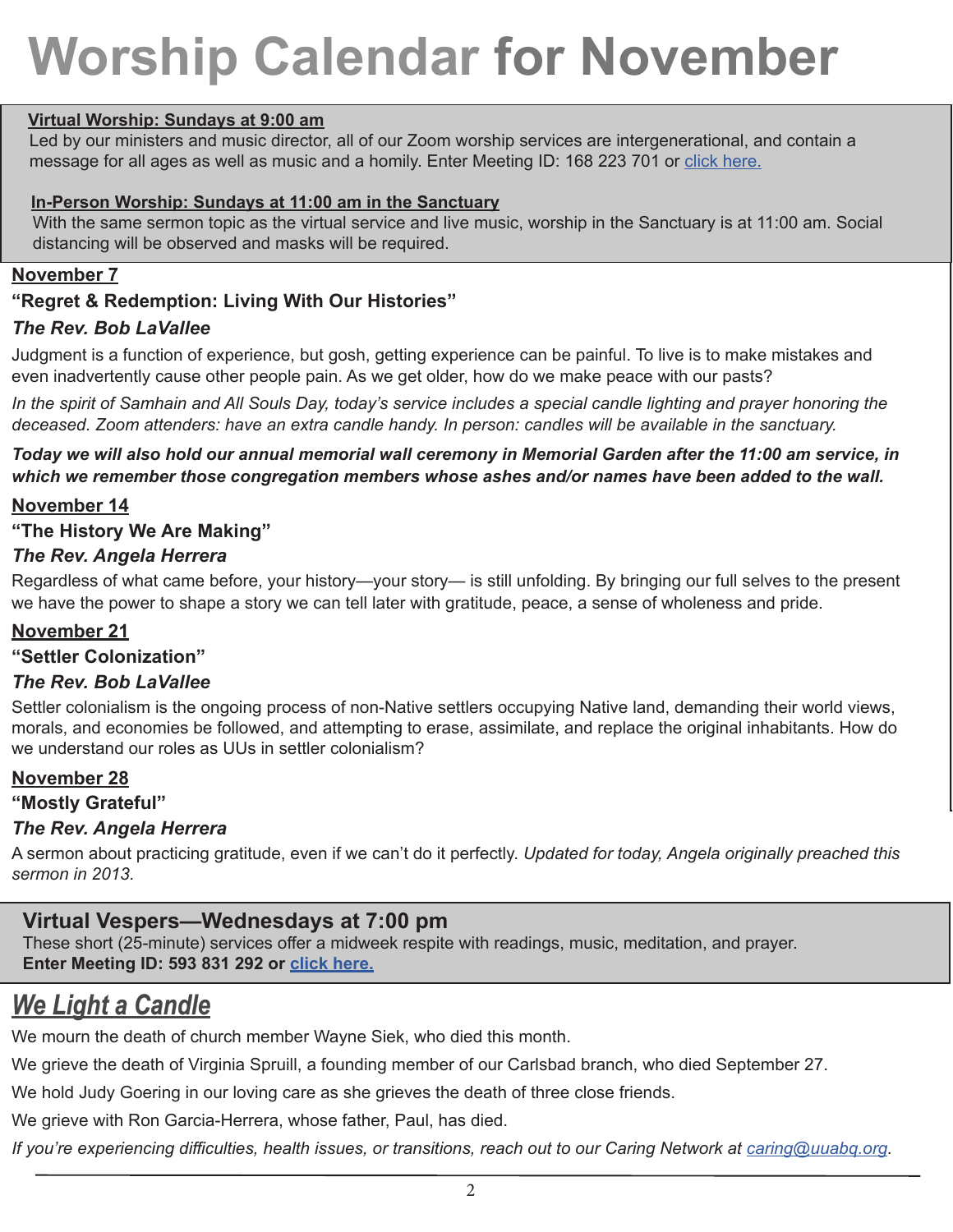## **Community News**

### **Membership Milestones**

## **Happy Membership Anniversary in November!**

**One Year** Toya Abatso-Diaz & Jose Diaz Carol Hobart Kenny Jones Patricia Milner Debbie & Gary Norris Ferris Todd **Five Years** Gail Feigenbaum David & Sarah Manning Joshua Newman Hannah Stephens Joanne Vye **Ten Years** Paula Edwards Doug Loescher **Twenty Years** Ardis & Edward Hanish **Twenty-five Years** Vincent Hietala Carolyn Kelly **Thirty Years** Anne Manning **And More...!**

Ann & Tom Stafford - 42 years Jean & Ray Rachkowski - 51 years Buck & Marian Schreyer - 56 years

## **New Member Joining Ceremony**

What does it mean to become an official member of First Unitarian? Unitarian Universalism is not a faith tradition with a creed. Instead we consider ourselves "covenantal." The act of joining the church is an affirmation, a way of saying: "This is my church and my community and I want to spiritually grow with this group of people." If you feel ready to make that covenant with your church, please fill out a Ready to Join form on our website or visit the Membership Table in the courtyard after the in-person worship service. We have joining ceremonies on the first Sunday of each month with **our next ceremony on Sunday, November 7 at 12:15 pm in the Arnold Room.** Contact Laira Magnusson at LMags@uuabq.org with any questions or for more information.



Dear Friends,

As ministry is a whole-person kind of vocation, and many of you have come to know not just me, but my family as well, I have some personal news that I need to share: My husband Carlos and I separated in September

and have agreed to end our marriage.

Our partnership has lasted twenty-six years. We consider it a smashing success. I've often said that a long marriage is a series of different marriages to the same person. This has certainly been true for us. In various chapters, we raised up two cherished children who became teens and then delightful adults. We supported each other through school and vocational goals, lived in three different states, and went on many adventures together. We still care deeply about each other. Yet it is clear that in our next chapter, our new relationship should be as family members who are not married.

It's a big change. Naturally, it entails feelings of sadness and loss. You may not see Carlos at church for a while as we navigate this time. We appreciate your prayers. I also have faith in love as our guide, leading us into healing, wholeness, and joy.

From countless pastoral conversations this year, I know 2021 is a time of momentous transition not just for my family but for many people. If that's true for you, please know that I am praying for you, too: May your faith be a comfort. May love be your guide in all of the transitions, losses, and growth 2021 has brought, leading you into healing, wholeness, and joy.

Blessings,

Angela

## **Family Promise Update**

Family Promise ABQ continues to help unhoused families, and First Unitarian supports them by providing supplies and meals. **We have an upcoming host week November 7–14.** If you can cook a meal or help with laundry, please join us!

•To help with meals, contact Jenny Parsons at jennyparsons@gmail.com.

•To help with laundry or supplies, contact Kevin Whitmore at khwhitmore23@gmail.com.

Volunteers are also needed for a huge parking lot sale on November 12 & 13 at their San Pedro location. Or, come by to shop and tour the new building! To volunteer, contact Family Promise at 505-268-0331.Thank you!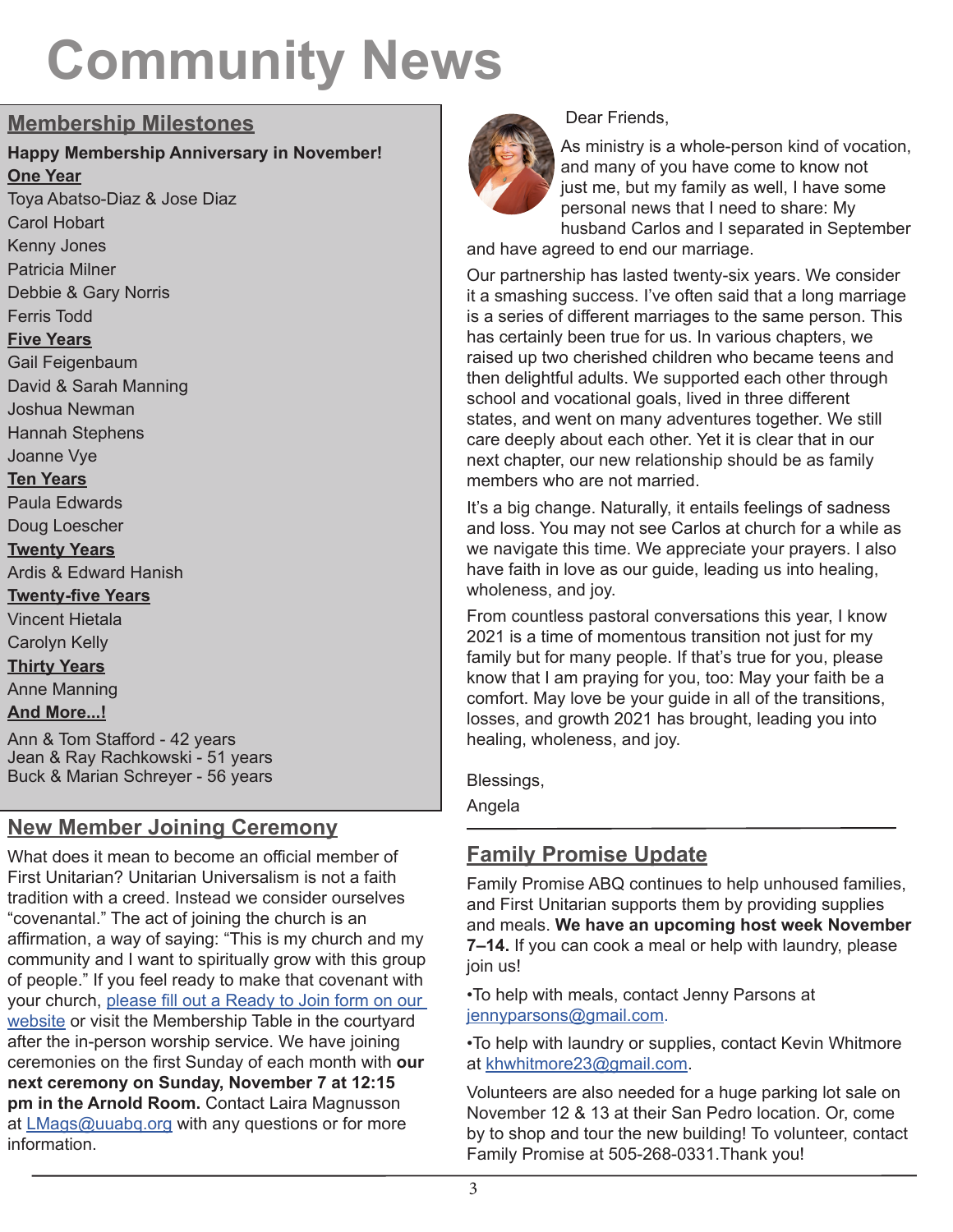## **Community News**

## **New! 2021 Financial Update**

The finances for our Operating Fund are in good health. Our contributions have been coming in slower than expected all year. We have been able to reduce our operating expenses with the campus closed most of the year, which leaves us in a good position, but we need all 2021 pledges paid by year-end.

We currently have an Operating Fund Balance of \$37,327 and we expect an uptick in Pledge Payments over the last few months of 2021.

If you have questions, please contact Phillip Robinson, our Director of Finance, at accountant@uuabq.org.

## **Board of Directors Update: Looking Ahead to 2022**

In her sermon in August, our minister emerita, the Rev. Christine Robinson, shared a story from her first years at the church—hard years with lots of disagreement and hard feelings, and maybe not quite enough listening and accepting. The elders of First Unitarian shared the wisdom that kept them going when the church had encountered hard times before—just keep the doors open. The rest will work itself out.

For those of you who have pledged for 2022 online or sent your pledges to the church, thank you for doing your part in keeping our doors open—for yourselves, for others, for me.

We are rooted in gratitude for all that we have—a beautiful sanctuary, renovated social hall, full-time staff that can support our church mission and our personal and collective journeys. **And now it is time to ask ourselves whether we can grow in love.**

Our pledges are tracking below the pace of last year. Even as the staff has done an amazing job of keeping our expenses down, our budget this year will only come out balanced because of the surplus we carried over from the COVID-19 federal emergency response funds we received in 2020—funds that we will not have in 2022. **We are the source of the funds we will have.**

So what will your pledges support? Our church, with doors open to those in need of love and the freedom to search for meaning and to trust what they find.

And if you are able to pledge for the first time, or pledge a little more than last year, what will your pledges support? Our church, growing in love. With staff who can serve our mission and help us in our personal and collective journeys. And a campus that can serve as our spiritual home and a gathering place

| 2021 Financial Update                   |               |                   |           |                                                      |
|-----------------------------------------|---------------|-------------------|-----------|------------------------------------------------------|
| (Fund 01- Operating Revenue & Expenses) |               |                   |           |                                                      |
| As of 09/30/2021                        | 2021          | 2021 Sept         | 2021      |                                                      |
|                                         | <b>Budget</b> | <b>YTD Actual</b> | Forecast  | Comments                                             |
| <b>Contribution Revenue</b>             | 982,436       | 730,043           | 941,035   | Contributions are down,<br>need 2021 pledge payments |
| <b>Other Revenue</b>                    | 48,950        | 705               | 29,800    | Low due to pandemic                                  |
| <b>TOTAL REVENUE</b>                    | 1,031,386     | 730,748           | 970,835   |                                                      |
| <b>Compensation Expenses</b>            | 782.725       | 556,132           | 738,388   | Low due to pandemic                                  |
| <b>Operating Expenses</b>               | 139,000       | 96,758            | 114.791   | Low due to pandemic                                  |
| <b>Program Expenses</b>                 | 31,800        | 16.490            | 20.225    | Low due to pandemic                                  |
| <b>Capital Expenses</b>                 | 86,084        | 44,816            | 86,084    | <b>Expected as budgeted</b>                          |
| <b>Other Expenses</b>                   | 98,333        | 85,780            | 107.237   | Higher due to Audit of 2020                          |
| <b>TOTAL EXPENSES</b>                   | 1,137,942     | 799,977           | 1.066.725 |                                                      |
|                                         |               |                   |           |                                                      |
| <b>EXCESS INCOME/EXPENSES</b>           | $-106,556$    | $-69,229$         | $-95,890$ |                                                      |
|                                         |               |                   |           |                                                      |
| Allocated Surplus- Prior Yr             | 106,556       | 106,556           | 106.556   |                                                      |
| <b>ENDING SURPLUS / DEFICIT</b>         | 0             | 37,327            | 10.666    | <b>Ending Fund Balance</b>                           |

## **First Unitarian Church of Albuquerque**

for other communities and social justice efforts we want to support.

The board has begun to imagine the transformational work that we will need to do as a congregation, and as growing and learning people, to transform from a church that works very well for some and not as well for others, to a church that is truly a multicultural home that reflects and celebrates the glorious diversity in our midst.

We will need to look at all we do and how we do it, making sure we are considering the ways in which our doors are open or closed for different people among us: those of different races and ethnicities, different ages, different incomes, and different abilities. **We hope this work includes a milestone of a congregational vote to adopt the 8th principle to keep us committed to this hard, joyous, and worthwhile work.**

To keep our doors open—to keep our ears and our hearts open to one another—we will need all that our faith teaches us about how to listen and love across differences.

**We are a faith with love at the center.** We are not pollyanna optimists; we know how challenging and potentially divisive this work can be. But we also know this is the work. This is our faith. Searching for the lessons in our differences. Growing as we learn to love each other.

This love fills me with pride and gratitude and hope for our future together. **Will you help us grow in love?**

### *- Mikaela Renz-Whitmore, President*

**Go here to pledge for 2022:** 

**https://uuabq.org/2022-pledge-drive/**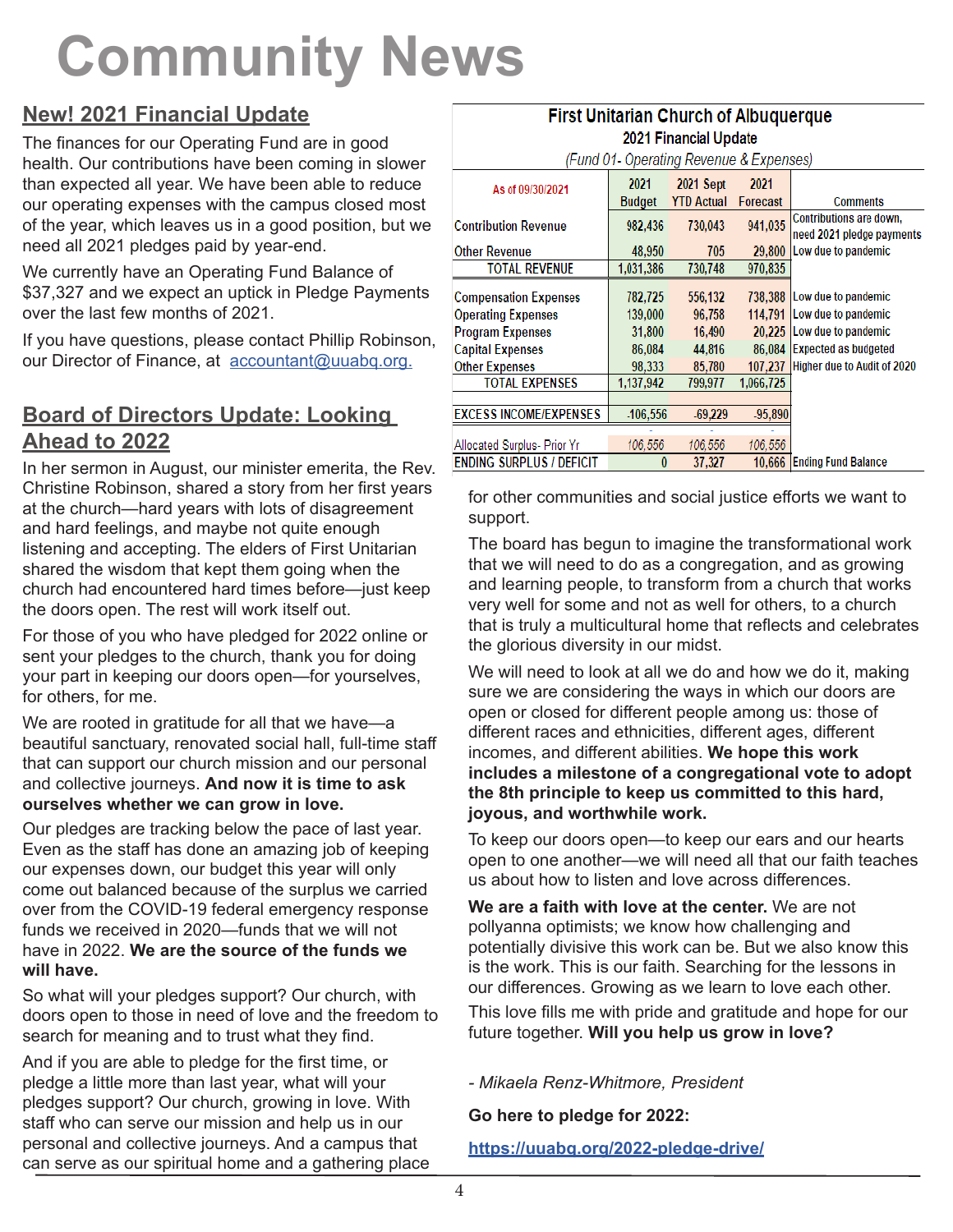# **Religious Education**



## **From Our Director of Religious Education**

*"To acknowledge our ancestors means we are aware that we did not make ourselves." -Alice Walker*



### Greetings!

There are many ways we cultivate "Holding History" with our children. An idea articulated in our Soul Matters resources excites me: a principle called "Seven Generations," which has often been used in the context of caring for our earth. The idea holds up the importance of looking back at our history in order to move forward in a deeper and more meaningful way. It comes from a principle of the Haudenosaunee Confederacy (Iroquois), which was one of the first and longest-lasting participatory democracies in the world. Their idea of the Seven Generations is to be in relationship with the three generations before you and the three generations that will come after you. Those generations may not necessarily mean your relatives as we confront climate change, we realize that we hold responsibility for everyone in the generations to come, and that we have all been affected by the generations that came before.

It's all a beautiful reminder that holding history inevitably involves holding responsibility, or, as Ron Deganadus McLester, Executive Director of Algonquin College, puts it: "This means that our choices, our behaviors and our mistakes reverberate that far throughout history."

### **Mia Noren**

**Director of Religious Education, Credentialed Dre@uuabq.org** 

## **Our Current Programming for Children**

Our children need time to play. Time spent outside on our playground helps children re-establish connection with adults, other children, and our church environment. If you consider yourself part of our RE community, please



consider volunteering for one session of play! Click here: **https://tinyurl.com/UUABQplay**

## **Thanksgiving Day Is November 25**

RE's Teacher Holiday is Sunday, November 28. There will be no formal programming, but space will be held for children and youth who want to come play or hang out.

## **2021-22 Registration**

The very best way to stay up to date with the latest in First U RE is to register your children/youth in our program. It's free! You'll remain on our email list which we use to communicate the most up-to-date information about classes, holidays, and events. You also get access to our exclusive Facebook page, a special birthday gift from us, and more!

Click here to register your family or use this QR code

to go to the new Google form registration. Please register even if you have registered prior to August 2021. This new form will automatically populate a new spreadsheet for us and will ensure our contact information is up to date! Registering ensures that you will continue to receive



updates about RE Programming via email and our First UU Families Facebook page!

### **Youth News**



In Leonard Cohen's song "Anthem" he sings, "there is a crack, a crack in everything. That's how the light gets in." Very few of us have pasts without pain woven through. It's just easier to shut out those traumatic times than confront them head-on. We are all well-taught in

the game of sweeping old wounds under the rug. And of course, there's also the unprocessed horrors woven throughout our cultural history. They are the rule not the exception, but too often we work hard as a society to close ourselves off from them. All of which is to say, there is a deeper relationship between history and vulnerability than we often recognize. So, this month as we explore the theme of Holding History, we'll do so by talking about how people die but love doesn't, standing on the shoulders of those who come before, truth telling, and your unique history.

**Alana Rodriguez (youth@uuabq.org) Youth Programs Coordinator, RE Assistant**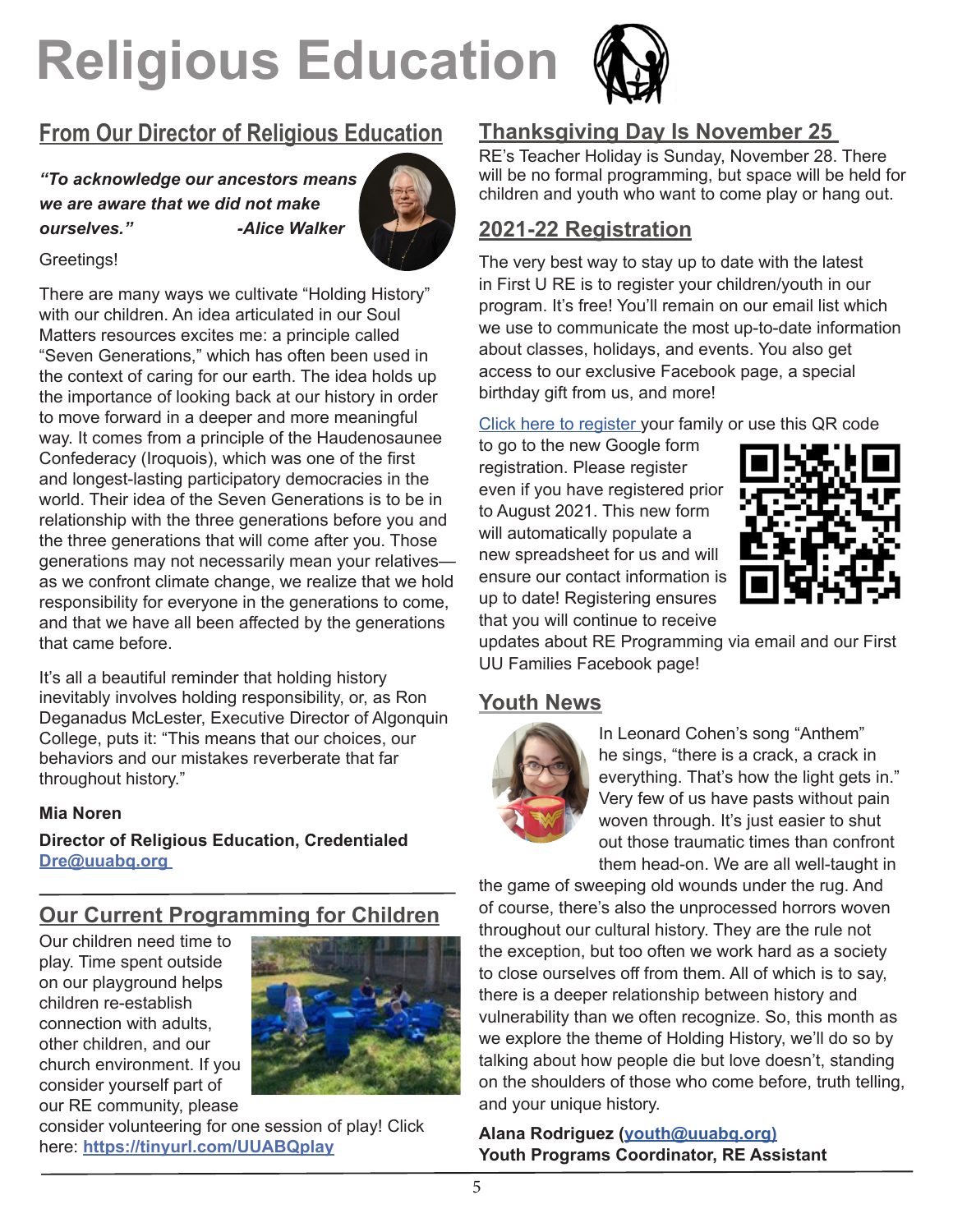## **Connect & Learn**

## **Adult Faith Formation Sunday Explorations**

**Bring your tea or coffee and join us at 10:00 on Sundays for discussions on a variety of topics related to faith, spirituality, justice concerns, and UU history.**

**Our theme this month is Holding History. Meeting ID: 842 4289 2753 Passcode: 041625**

**November 7—History and Remembering** History is the study of what happened, inquiry into what occurred in the past.The narratives of what we recall about events differ What determines what we remember? What are the implications for how we consider history?

Angela Merkert, facilitator

**November 14—History and Vulnerability** Hebrew texts and the rabbis who teach them remind us of the significance of "a broken-open heart." We cannot place the holy words of Torah in our hearts when they are closed. The rabbis call for us to place them on our hearts so that when they are broken open and we are vulnerable, those teachings reach us. Let's explore wisdom teachings in our history and their relationship to vulnerabilities.

Angela Merkert, facilitator

**November 21—Nature and Spirituality** Our class will be based on "Nature," a chapter in the good book, *Heart to Heart* by Christine Robinson and Alicia Hawkins. Christine writes, "Whatever our theology, Nature has spiritual gifts for our lives." We'll explore the connection between the spiritual and nature.

Ron Friederich, facilitator

### **November 28—The Doctrine of Discovery of the**

**U.S. and Its Impact** Because of what we remember, what is taught and celebrated, there are narratives that are perpetuated. How have those narratives been challenged over recent years, and what difference do those changes make in our perspectives? Locate the roots of white supremacy, discrimination, and racism in these histories.

**Music Notes from Susan Peck**

We hold history through song lyrics and tunes. *Singing the Living Tradition (*STLT) was published in 1993, and contains standards from earlier UU hymnals and pieces composed specifically for that



edition, such as hymns that celebrate the beauty of darkness. Some of these hymns are still favorites; others are sorely outdated in view of advances in UU thought on anti-racism and inclusive language. Many tunes come from European Protestant sources. The historical poetry sheds light on a time when secular humanism guided many congregations.

*Singing the Journey (*STJ) was published in 2005, including "hymns that reflect our theological diversity and our respect for the variety of cultural expressions" and contemporary musical language to "touch the heart as well as the head" (Rev. Bill Sinkford).

Rev. Kimberley Debus blogged through both hymnals, with personal reflections and historical background on each hymn:

### https://farfringe.com/category/hymn-by-hymn/

You may not always agree with her taste, but it's a great place to dig deeper into our living musical tradition.

In 2010, the UUA released the Spanish language *Las voces del camino*, with translations from STLT and STJ and additional contemporary Spanish songs. We are long overdue to purchase copies of *Las voces* for our congregation. As we emerge from the pandemic and celebrate singing together out loud, I pledge to bring these songs to our worship.

## **CUUPS This Month**

Coyote Willow CUUPS will hold its **first hybrid Planning and Social Circle on Friday, November 12 at 7:00 pm in the Wesson Room.** Those who wish to attend on Zoom may contact Victoria Rosquist at bboydbabe@gmail.com for the log-in information. In-person attendees should be vaccinated, must wear masks, and understand that in-person attendance at an indoor event increases risk of COVID-19 exposure and transmission. Serving food is not currently allowed at in-person events. **Those who wish to attend in person must RSVP** to Victoria Rosquist, as the room can only hold a handful of people while observing social distancing precautions.

Angela Merkert, facilitator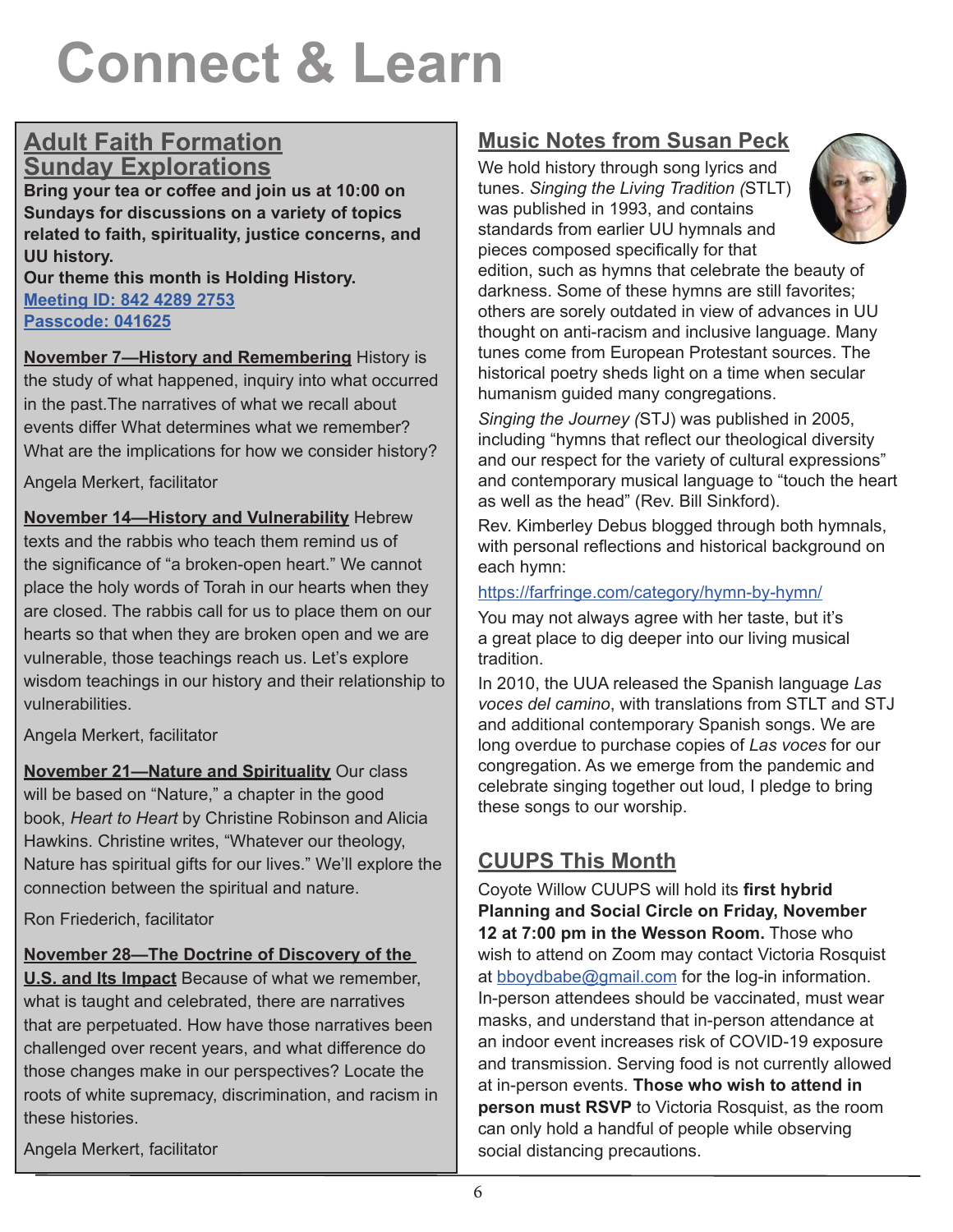## **Groups & Activities**

### **Wisdom Circle: How to Become a Loving, Diverse Community Saturday, November 20, 10:00am—noon**

At our November meeting, we of the elder persuasion will again gather around an actual table in person, this time to explore the question of how to do our part to foster a loving, diverse community. Come prepared to examine what stands in the way of that, to learn, and to contribute your own insights and experiences.

We'll be returning to our former meeting space in Memorial Hall (west side of the courtyard) and will, of course, observe safety precautions. Accordingly, we won't be having a potluck brunch but feel free to bring your own beverage to sip from a thermos or other enclosed container. If you'd prefer to attend on zoom, please let Jerilyn know and she'll do her best to accomodate that via a laptop computer. At this meeting we'll also take time to talk about which topics we want to explore in the coming year and compile a list for the group to vote on. All welcome to join the circle.

Contact Jerilyn Bowen at jbowen1@unm.edu for information.

## **Earth Web's Green Corner**

Albuquerque's Climate Action Plan advocates our city's values and defines actions to halt its contributions to climate change. The Plan will also discuss what our community will do to prepare for our changing climate. For Albuquerque's Climate Plan, equity is in the driver's seat. Throughout the process, residents that are most vulnerable to climate change were invited to lead the conversations about current challenges and future solutions. This approach will help ensure that frontline communities—those that have been harmed by environmental injustice and who are likely to be hurt by the impacts of climate change—will benefit first and foremost from climate action. For more information check out this link:

https://www.cabq.gov/sustainability/climate-action-plan

Earth Web is currently working to improve bus service in Albuquerque and planning a snowshoe event in January. Hope you will join us at 2:00 pm on Zoom on the 2nd Sunday of each month! Contact Marilyn O'Boyle (marilynlea@aol.com) with your ideas and input. Together we make meaningful change possible.

## **Addiction Recovery Ministry**

First Unitarian's Addiction Recovery Ministry is known as a welcoming, safe, and supportive space to members and the larger community affected by addiction.

Join us on Zoom on **Sundays, November 7 and 21 at 12:30 pm**, right after worship services.

**Meeting ID: 961 4648 2750 Passcode: 425559** Contact us at recovery@uuabq.org.



**The Bread, Wine, and Book Club** will meet on **Friday, November 12 at 7:00 pm.** Our book this month is *The Wednesday Sisters* by Meg Waite Clayton. Contact Martha Beyerlein (martha. beyerlein@comcast.net) for more information.

**The Monday Afternoon Book Club** will meet **November 15 at 1:30 pm** on Zoom. The book is *Have You Seen Luis Velez* by Catherine Ryan Hyde**.**  Please contact Joyce Etheridge at 509-308-5523 for further information.

**The Readings on Racism (ROR) group** is dedicated to learning more about racism and white supremacy in its various forms, how these negatively impact all of us and our society as a whole, and what we can do about it. This month, we will meet on Zoom **Wednesday, November 24** (the last Wednesday of the month) at 3:00 pm. Email emymil@yahoo.com for this month's topic and to be added to our Zoom invitation list.

**The Nonfiction Book Group** meets every Wednesday at 2:00 pm in the Arnold Room. Contact Bob Wood (roberttwood@gmail.com) for more information.